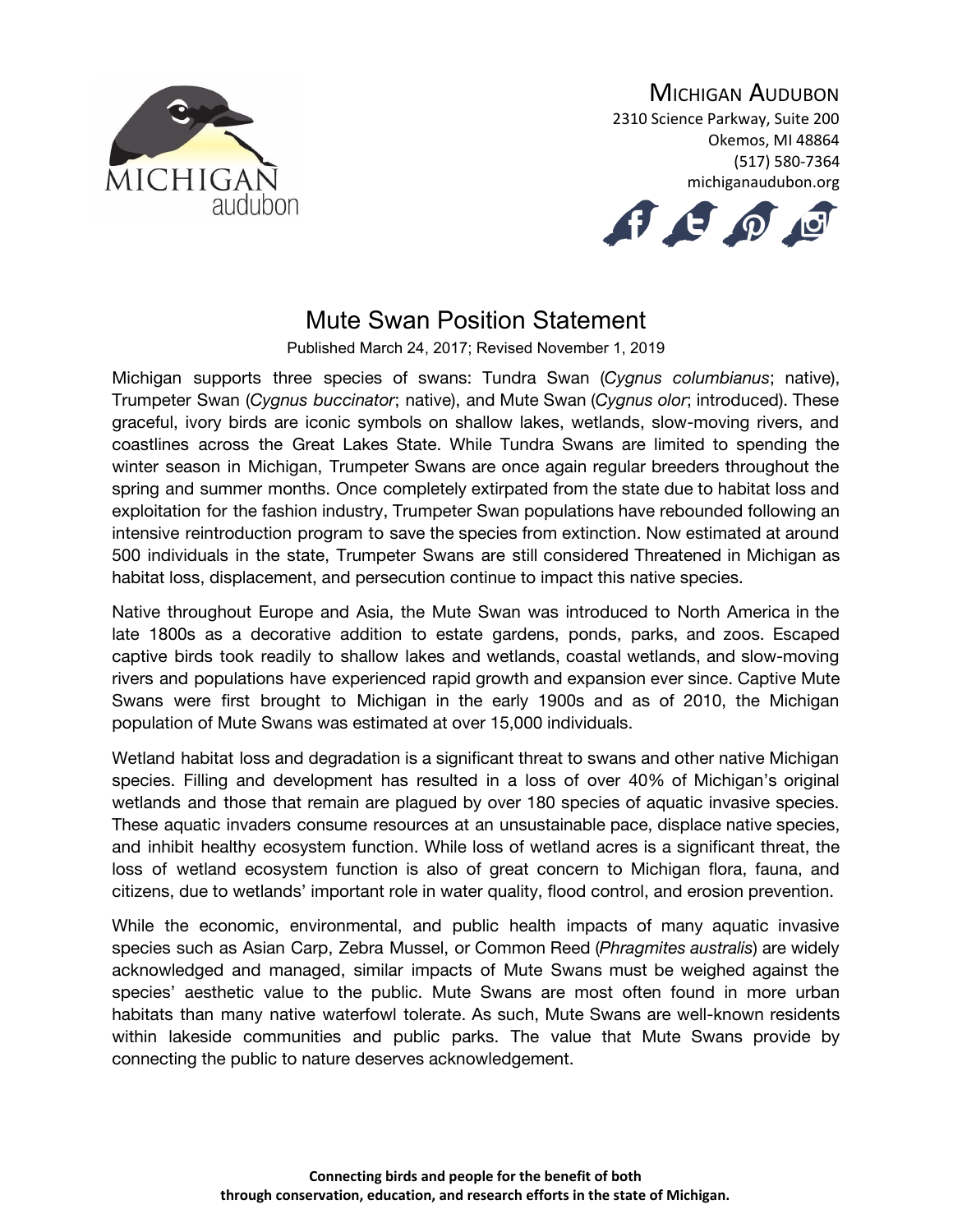However, from an ecological perspective, Mute Swans are considered an invasive species in Michigan and their negative environmental impacts cannot be disregarded. The species' capacity for consuming upwards of 8 pounds of aquatic vegetation per day while also dislodging an equal or greater amount, causes substantial damage to wetland habitats, reduces native floral diversity, and can decimate vegetation beyond the point where it can regenerate. Damage to wetland vegetation has significant impacts on sensitive wetland-dependent bird species of conservation concern, including the Black Tern (*Chlidonias niger*), American Bittern (*Botaurus lentiginosus*), Least Bittern (*Ixobrychus exilis*), Marsh Wren (*Cistothorus palustris*), Common Gallinule (*Gallinula galeata*), and iconic Common Loon (*Gavia immer*). While habitat loss and degradation is driven by many additional, mostly human-caused factors, the impact of Mute Swans on native vegetation and birds is a known contributing factor.

In addition to the physical degradation of wetland habitat, Mute Swans' highly aggressive behavior often displaces native waterfowl. Although not always the case, Mute Swans frequently exhibit high levels of territorial aggression toward native swans, other native waterfowl, and humans. Unlike most native waterfowl, Mute Swans are often non-migratory where winter weather conditions allow. Some Mute Swans never leave their nesting grounds or return before other native waterfowl, thus excluding other species from otherwise viable nesting habitat. Although some Mute Swans have tolerated other species nesting nearby, such as Canada Goose (*Branta canadensis*), most Mute Swans are known to attack, injure, or even kill native waterfowl that near their territory.

When left unchecked, rapid population growth of any species threatens ecological health and the health of that particular species. The Mute Swan is a long-lived species that lacks natural predators. Since their introduction to Michigan, the Mute Swan population has grown from one captive pair to over 15,000 and continues to increase by 9 – 10% each year. Without natural predators, the population will continue to increase until it reaches a point of natural control, possibly disease or starvation. Effective population management in other states has reduced and maintained local Mute Swan populations at more ecologically balanced levels, allowing for aquatic vegetation to recover and native waterfowl to have access to more available nesting and foraging habitat.

The priority for Michigan Audubon is the protection of our state's native birds and native habitats they depend upon. Michigan Audubon supports all efforts to protect and enhance wetland habitat, which includes reducing nutrient loading, preventing development, restoring native floral communities, and managing for invasive species. Michigan Audubon recognizes the Mute Swan as a non-native, invasive species that left unchecked, has the capacity to cause substantial environmental damage to Michigan's native birds and natural communities. In addition, Michigan Audubon acknowledges the value of Mute Swans to the public and their ability to connect people with nature. Given the rapid population growth of Mute Swans and lack of natural predators, strategic humane control of Mute Swans is necessary to help restore ecological balance to protect Michigan's native birds and natural communities. This issue is laden with ethical and ecological considerations, but Michigan Audubon's highest priority is the long-term viability of Michigan's native bird species.